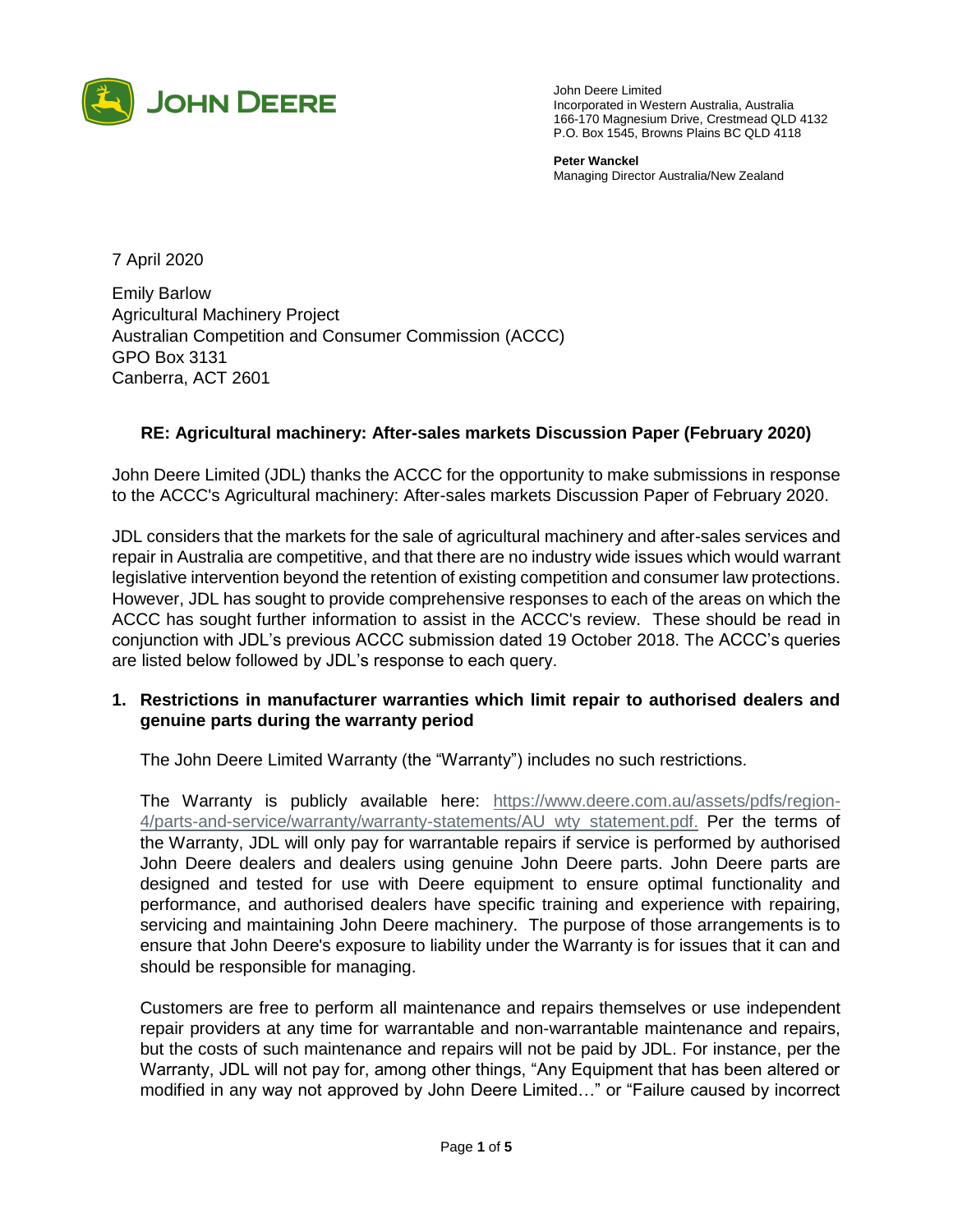

or improper service parts." JDL does not void the Warranty in the event a customer uses non-John Deere parts or utilises a service provider other than an authorised John Deere dealer.

JDL also acknowledges that the contractual warranty is in addition to any consumer guarantees which may apply under the Australian Consumer Law, and you will see the terms of the Warranty specifically acknowledge as such.

## **2. Manufacturers' restrictions on access to technical information and diagnostic software tools**

Customers and independent repair shops may perform any and all maintenance and repairs on equipment. To aide in those efforts, JDL offers operational, diagnostic and repair manuals and reference guides to the general public. These resources are available in both digital and print format and can be purchased from any of our John Deere dealers or via [https://techpubs.deere.com.](https://techpubs.deere.com/) JDL also offers mobile apps, online how-to videos (primarily via YouTube at [https://www.youtube.com/user/JohnDeere\)](https://www.youtube.com/user/JohnDeere), special repair tools and electronic service tools, including John Deere Customer Service ADVISOR™, diagnostic software available for purchase from authorised John Deere dealers that allows customers and nonauthorised John Deere dealers to diagnose, repair and calibrate equipment. Similar diagnostic software is also available from aftermarket third-party sellers, including but not limited to TEXA s.P.A [\(https://www.texa.com/solutions/off-highway\)](https://www.texa.com/solutions/off-highway).

JDL has extended an invitation to the ACCC to view a demonstration of John Deere Customer Service ADVISOR™, as well as other tools, manuals and resources available to the public online and through the John Deere dealer network for maintenance and repair of John Deere equipment.

Deere supports our customers' right to maintain and repair their equipment, but not the right to modify embedded code in equipment, which raises safety, emissions and intellectual property infringement and misuse concerns. For example, the Australian market is replete with advertisements and offers to remap, chip or tune diesel engines, without regard to the impact on dealer and Deere emissions obligations, manufacturer warranty, engine durability and equipment values and resale. See examples of engine tuner/chipping companies here: [https://www.dieselperformancesolutions.com.au/,](https://www.dieselperformancesolutions.com.au/)

[http://www.protuneaustralia.com.au/tractor-ecu-tuning-3/,](http://www.protuneaustralia.com.au/tractor-ecu-tuning-3/) [https://www.steinbauer.cc/us/.](https://www.steinbauer.cc/us/) Manufacturers need to be able to protect against the significant adverse consequences for a manufacturer's reputation of there being perceived to be safety or performance issues and the resulting lost sales (even if the manufacturer has no contractual or statutory liability) which could arise from third party modifications to such embedded code.

Deere has worked with industry partners, other manufacturers and dealers to educate legislators and regulators on "Right to Repair" legislation in the United States, generally advanced by special interest organisations. The U.S. Industry Statement of Principles created by manufacturers and dealers as well as additional information on Right to Repair are available here: [https://r2rsolutions.org/.](https://r2rsolutions.org/) To date, legislators in more than 30 states in the U.S.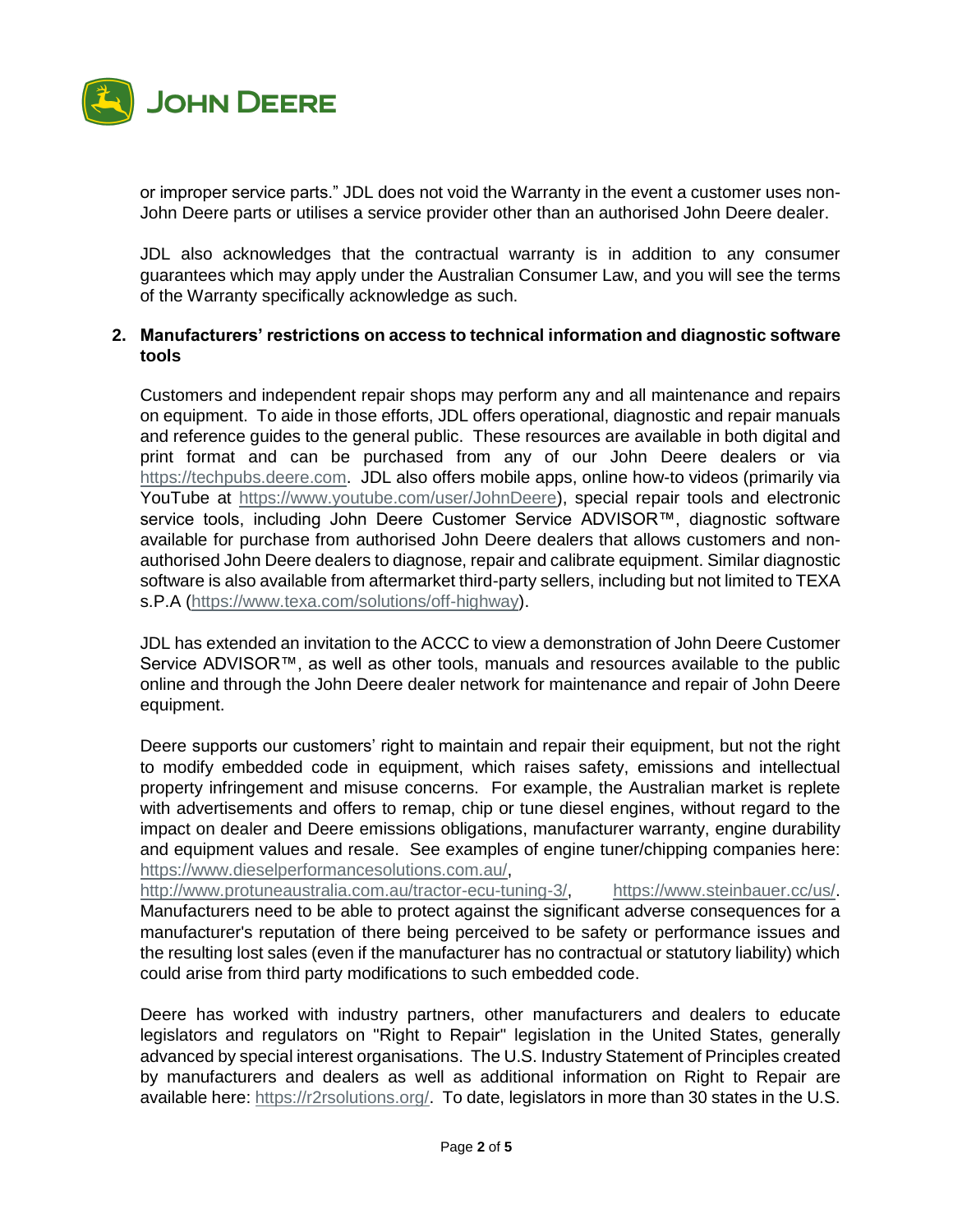

have declined to enact Right to Repair legislation on the basis of the industry commitment and the fact that farmers, ranchers and independent repair shops do in fact have access to the necessary parts, tools, resources to perform their own repairs. Deere submits that these principles largely also apply to Australia, and to the extent the ACCC perceives there are issues is something that should be resolved with the relevant manufacturers or dealers which the ACCC considers are not making available information available in accordance with those principles rather than by broad ranging legislative intervention.

# **3. Differences in prices between genuine parts, and comparable quality non-genuine parts**

Deere does not have broad visibility to non-Deere parts pricing and thus is not in a position to provide an informed response to this question.

However, Deere has encouraged dealers to develop a tiered approach to supply of parts, offering customers a variety of options at a range of prices and levels of performance, including lower priced "will fit" parts distributed by Deere subsidiaries, A&I and Vapormatic which provide alternatives to genuine parts. Most John Deere dealers also carry a variety of "will fit" parts supplied by third parties, including but not limited to Worthington, Neil's, Shoup, Bareco, Sparex and AgParts, many of which we understand are generally also offered by the independent repair shops, presumably at similar prices.

## **4. Terms in manufacturer warranties which limit purchasers' ability to seek recourse and full compensation for faulty equipment**

JDL considers that the JDL Warranty includes no such terms.

The Warranty Statement, which includes all Warranty terms and conditions, is signed by the customer at the point of sale and is available at any time from the dealer or online [\(https://www.deere.com.au/assets/pdfs/region-4/parts-and-service/warranty/warranty](https://www.deere.com.au/assets/pdfs/region-4/parts-and-service/warranty/warranty-statements/AU_wty_statement.pdf)statements/AU wty statement.pdf). Pursuant to JDL's agreements with its authorised dealers, dealers are responsible for explaining terms of the Warranty to customers.

The Warranty is non-negotiable to ensure the Warranty terms are equally available to all customers and is offered as an additional guarantee on the purchase of John Deere products. Dealers may offer additional warranties to customers if they so choose, but any such warranties are between the dealer and customer(s) and Deere does not endorse or support those warranties.

Pursuant to JDL's agreements with authorised John Deere dealers, dealers are obligated to support John Deere products and customers (and JDL reimburses all dealers equally for warranty repairs) regardless of which dealer originally sold the products. Travel is not paid as part of warranty repairs; however, under some circumstances, JDL may commit discretionary monies to offset travel costs to dealers and customers.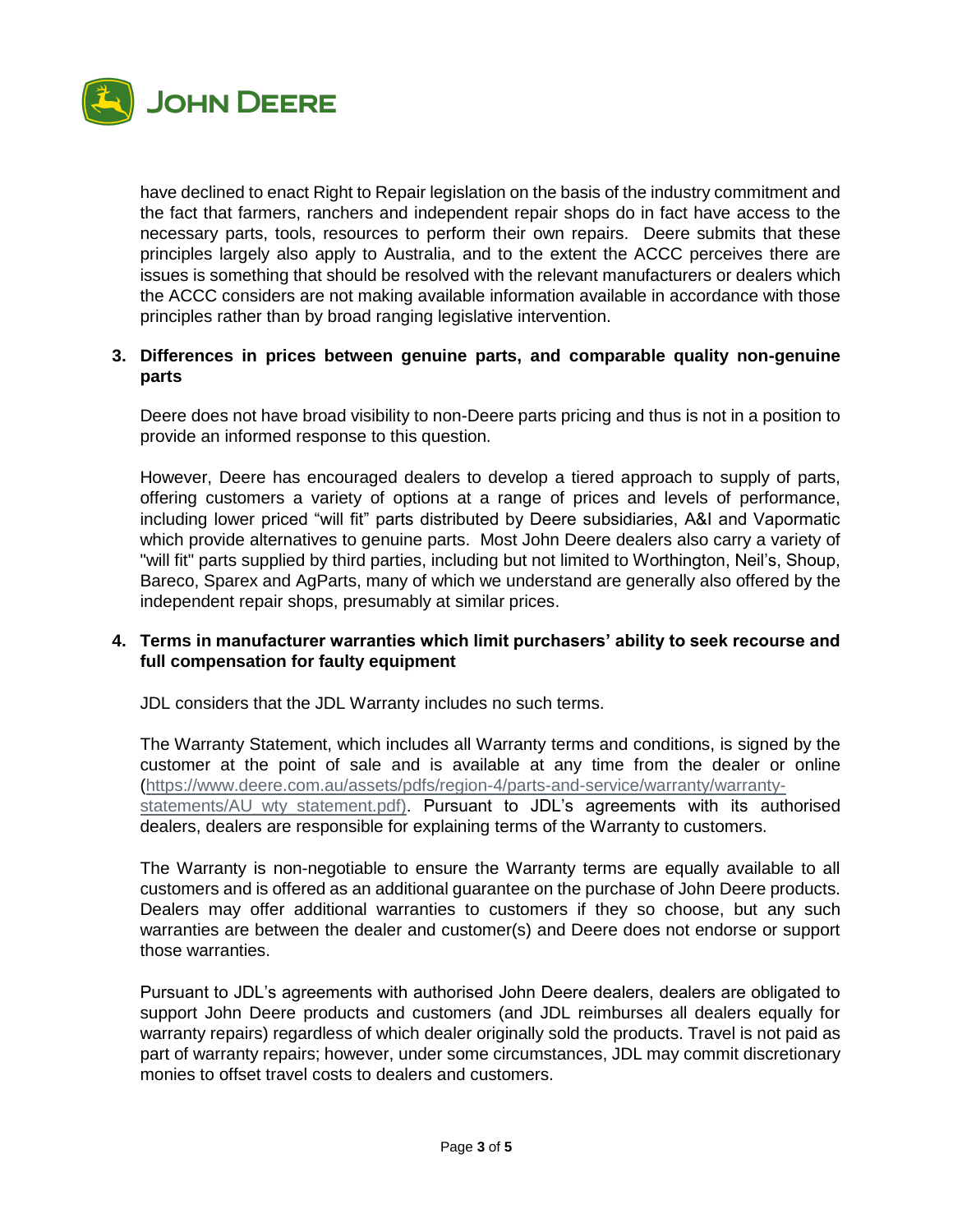

Per the Warranty, customers are advised to consult with a dealer for warrantable failures and dealers are responsible for administering the Warranty. JDL reimburses dealers for warrantable parts and labor costs pursuant to the terms of JDL's agreements with dealers. JDL has a robust process and system for receiving and processing dealer requests for reimbursement. All claims are submitted in the John Deere Warranty System and reimbursed subject to the terms of the Deere's Warranty Administration Manual. Generally, dealers are incentivised to submit all claims within 30 days of the repair. This reimbursement process occurs in the background and customers should not experience any delays in repairs to their equipment. Most dealers also carry loan equipment to ensure customers operations are not delayed during repairs.

#### **5. Concerns about terms in agreements between manufacturers and dealers, particularly those which are potentially unfair or which limit competition between dealerships**

No such terms exist.

For completeness, JDL notes that pursuant to JDL's agreements with dealers, the dealer's market area, known as the Area of Responsibility (the "AOR") is non-exclusive. Dealers may sell wherever and to whomever they choose. The AOR is only used as the reference area in which the dealer is measured for the purposes of market share performance and customer and product support.

Per the Warranty Administration Manual, which is part of the John Deere Dealer Agreement, John Deere dealers are obligated to support all John Deere products and customers (whether goods are in or out of warranty), regardless of which dealer sold the goods.

## **6. Whether manufacturer and dealer agreements would be covered by the existing unfair contract term legislation**

Assuming the ACCC is seeking information on manufacturer agreements with dealers (as opposed to dealer or Deere agreements with customers, including but not limited to purchase orders and invoices), most such manufacturer agreements would be beyond the scope of the unfair contract terms regime due to dealers exceeding the 20-employee threshold.

Pursuant to Section 3.2 (d) (vi) of the John Deere Limited Dealer Agreement (a copy of which has previously been supplied to the ACCC, with the relevant clause extracted below), dealers are obligated to service John Deere Goods regardless of whether the Goods were sold by another dealer or outside of the servicing dealer's AOR.

- (d) *Dealer will:*
	- *(vi) promptly and efficiently meet the service requirements of all Customers, other purchasers and users of the Goods either in the AOR or in the case where Dealer has sold the Goods outside the AOR;*